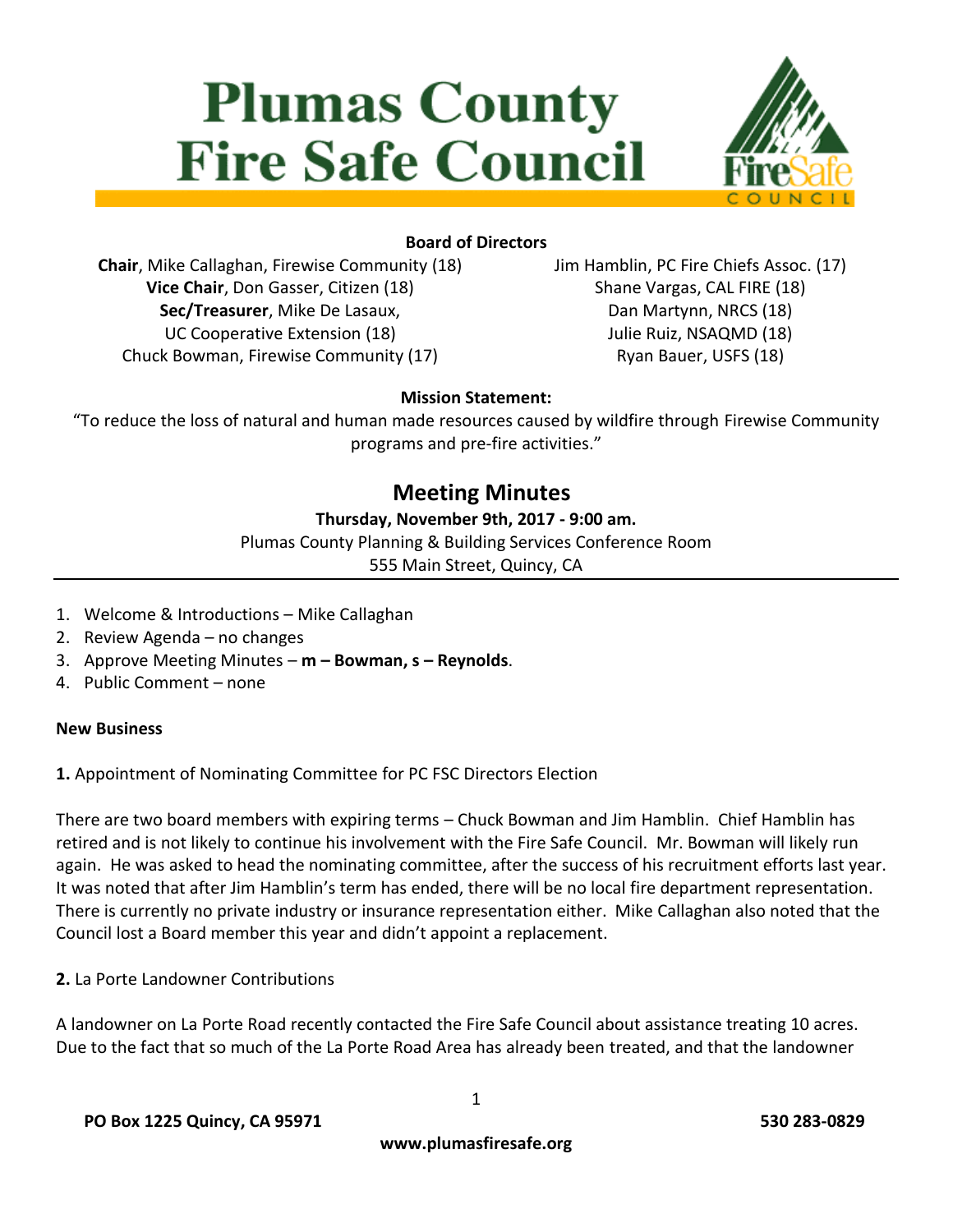contribution cost center contains nearly \$36,000, the Council coordinator inquired if the funds could be used to provide assistance to this single landowner without pursuing additional acres or grant funds.

The NRCS EQIP program is an alternative option for this landowner. However, Dan Martynn said that NRCS support is not guaranteed.

There were several questions raised:

How does the property in question relate to treated areas?

How do we make this approach equitable?

Is the Council or the landowner responsible for the contracting?

If the landowner contracts independently, how do we ensure the work is done to our standards? Are there maintenance projects in the area that should be prioritized?

The results of the discussion were:

An outreach letter to gauge interest will be sent to all landowners who have not received treatment. Additionally, previous project participants will be contacted about their maintenance needs. A group of landowners in an area would be a higher priority for NRCS assistance than a single landowner. A cost share will still be required for PC FSC assistance with landowner contributions. If additional landowners choose to participate, and their property only requires maintenance, their cost share should be reduced to a rate that represents roughly 25% of the cost of treatment.

The Council would like to know the funds that exist in all landowner contribution cost centers.

# **3.** SNC Strategic Planning Comments

The Sierra Nevada Conservancy is conducting a Strategic Assessment of the needs of the Sierra Nevada Region. The organization anticipates new funding sources that might be used for future grant funding and partner endeavors. They are soliciting comments that address these questions:

What does the Sierra Nevada Region need to move forward towards its vision? What are three things I would like to see happen in the Region?

What are the problems or barrier the Region faces today? What's working and what's not? What is the best role for the SNC in dealing with these issues? How should the SNC prioritize its resources? What other agencies should be involved? What roles should they play? What are priorities for investment throughout the Region?

Hannah Hepner read a prepared comment about the need for coordination support. Mike De Lasaux stipulated that Fire Safe Councils specifically should be priority organizations to receive support.

Other comments included: development of a local workforce to fulfill private and public contracts, prioritizing protection of water conveyance infrastructure areas (headwaters for the State Water Project), promoting a more aggressive approach to density reduction, supporting prescribed fire councils, facilitating CEQA compliance across large areas with existing NEPA, streamlining of shared CEQA/NEPA documents, support for industrial scale biomass, and prioritizing grant funds for projects that leverage a commercial component.

2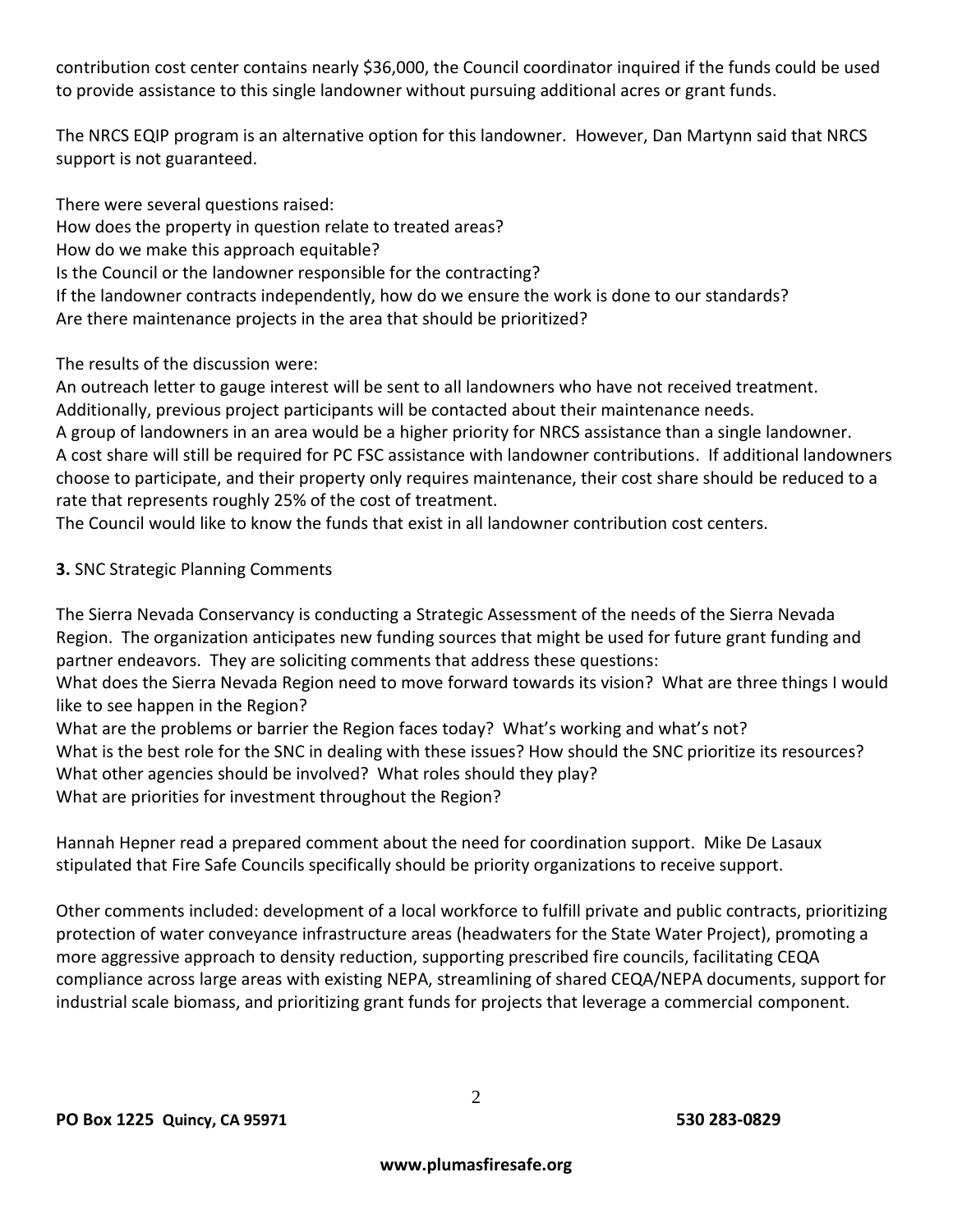#### **4.** Potential PC FSC Role in Prescribed Fire

Don Gasser led by introducing several existing resources including the Northern California Prescribed Fire Council and a coalition of prescribed fire councils. He noted that there are "many moving parts" in prescribed fire - liability, smoke, etc. A site specific approach is where we will be most successful. Additionally, fire service and leadership support will be critical. Prescribed fire should be one tool used to perform landscape maintenance. The PC FSC has proposed a local workshop to present maintenance options.

Mike De Lasaux emphasized that the workshop will focus on all "tools" for maintenance. He noted that initial treatments were a long-term investment. Therefore, there is a level of obligation to landowners for whom the PC FSC has already provided assistance - which includes an educational component. We need to determine: 1) what the tools are (livestock, weed eating, fire) and 2) how we support landowners in their use.

Dan Winningham asked the Council to consider grapple piling as a cheaper alternative to mastication.

Claude Sanders suggested that remaining landowner contributions should support this effort. He also commented that Feather River College could potentially teach some component of it – specifically, technical application for workforce development.

Landowners from the La Porte Road projects where suggested as possible volunteers for demonstration properties. Additionally, UC's Baker Forest property was mentioned as a potential burn location.

Ryan Bauer added that there are Fire Safe Councils who conduct prescribed burns, we can learn from their models. Plumas National Forest has a TREX agreement for Butte County. There is potential to introduce that here. PNF regularly conducts trainings and is willing to provide necessary education for those interested in burning. The Forest Service can no longer burn on private lands, but CAL FIRE has expressed willingness to step into that role. A question about CEQA requirements was raised. Mike De Lasaux said that the CAL FIRE Vegetation Management program is a resource for addressing CEQA for these sorts of projects.

Members of the committee for workshop planning are: Mike De Lasaux, Don Gasser, Ryan Bauer, Mike Callaghan, Hannah Hepner, Dan Martynn, Gary Parque, David Popp, and Shane Vargas.

#### **Old Business** – None

#### **Updates**

1. Plumas County Tree Mortality Task Force – no additional meetings will be held until there is updated flight information. Plumas County's Tier I & II High Hazard Zone watershed designations can be viewed by selecting the relevant layers at: [http://egis.fire.ca.gov/TreeMortalityViewer/.](http://egis.fire.ca.gov/TreeMortalityViewer/) These are areas designated by California State government as being in greatest need of dead tree removal due to severe tree mortality levels. These areas are represented in two tiers, representing both potential direct threat to people, buildings and infrastructure from falling trees (Tier One), as well as broader fire risk and forest health considerations (Tier Two). These designations are relevant because biomass facilities are required to source 60% of fuel, in 2018, and 80% of fuel in subsequent years from high hazard zones.

3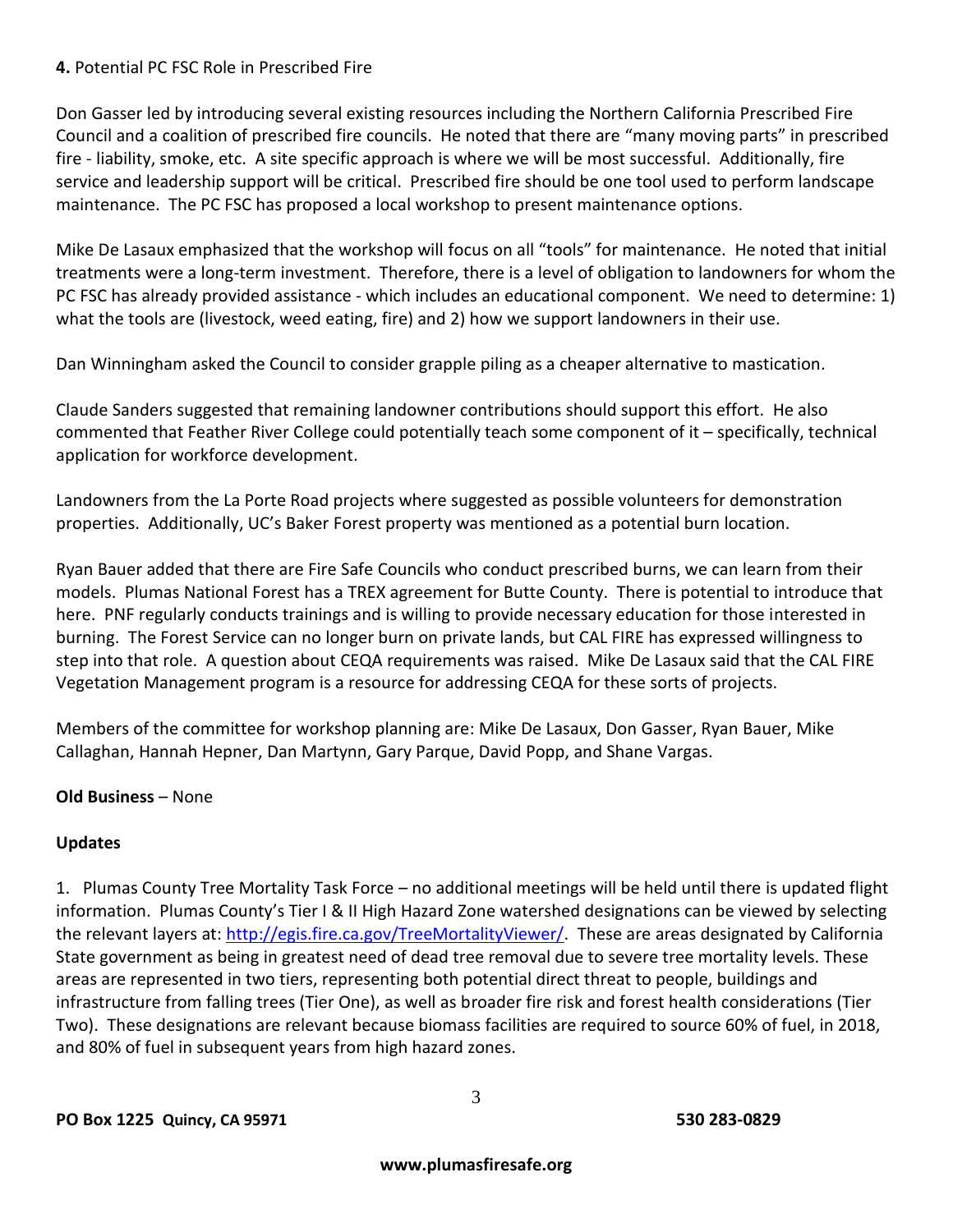2. Status of Current Grants – Hannah Hepner & Project Managers

**262 – Feather River Stewardship Coalition:** Next meeting is November 16th, will discuss socioeconomic monitoring and local workforce development.

**275/276 – Senior/Disabled Defensible Space**: 55 maintenance projects were completed with SRA fee funds this year. An additional 25 clients were treated with 2012 Stevens funds (259).

**278 – Chipping Program:** 80 residential locations and 2 community burn piles were chipped this year. Participants reported 400 total hours of work preparing the piles. 25% said they would have otherwise left the material on site. 63% said they would have burned it. About 1/3 of the participants were not part of an organized community effort with a single point of contact. A report was requested for distribution to the Plumas County Supervisors. No landowner donations were received. A web-based option for donations was suggested. There are some program participants still expecting invoices for the additional material chipped. **259 – Barry Creek:** Project is complete with 59.4 acres (of a planned 555) treated.

**East Quincy:** Project is complete with 92 acres treated.

**East Shore:** Project is complete with 9.8 acres treated.

**C-Road:** Layout is underway.

**260 – Hwy 70:** Mastication & hand thinning is complete. Pile burning is nearly complete.

**273- Dixie Valley:** Layout is complete. The project area covers 74.3 acres. A draft archaeology report has been submitted to PNF and comments have been returned. Danielle Bradfield is working on the Environmental Assessment. Landowner contracts and invoices have been sent out.

**277- Wolf/Grizzly**: Imperial have begun thinning operations. There is a time-lapse video on Facebook.

**280 - Bucks Lake:** An offer has been made to the CCC for \$50,000 to treat one of the units. Contracting for the rest of the work is underway.

**279 - Mohawk Vista:** Layout will begin after C-Road.

**281 – Gold Mountain:** We will be meeting next week to help the community prioritize a treatment area.

3 & 4. Status of Potential Projects/Grant Opportunities – Hannah Hepner

# **USFS Stevens funds – submitted April 14**

C Road - 90 acres, \$180,570 Grizzly Ranch – 130 acres, \$270,275 American Valley Phase II – 100 acres, \$285 970 Genesee Woods/Red Clover – 100 acres, \$178,970 (2019 Stevens funds)

# **Plumas RAC Title II – submitted August 11**

Senior/Disabled Defensible Space Assistance Program - \$65,300: **selected for award** PCFSC Coordination – six months, \$27,500: **selected for award**

# **SNC Prop 1 – submitted November 1 st**

Little Grass Valley Reservoir Watershed Protection Project – 480 acres, \$500,000 Butterfly Twain Fuels and Forest Health Project – 455 acres, \$500,000

# **CAL FIRE SRA FPF –** TBD

- 5. Standing Reports and Discussion
	- **Plumas County Office of Emergency Services (OES):** Sue McCourt asked to hear about CAL FIRE's involvement with the Sonoma County fires. Chief Delacour reported that he saw that everything will

4